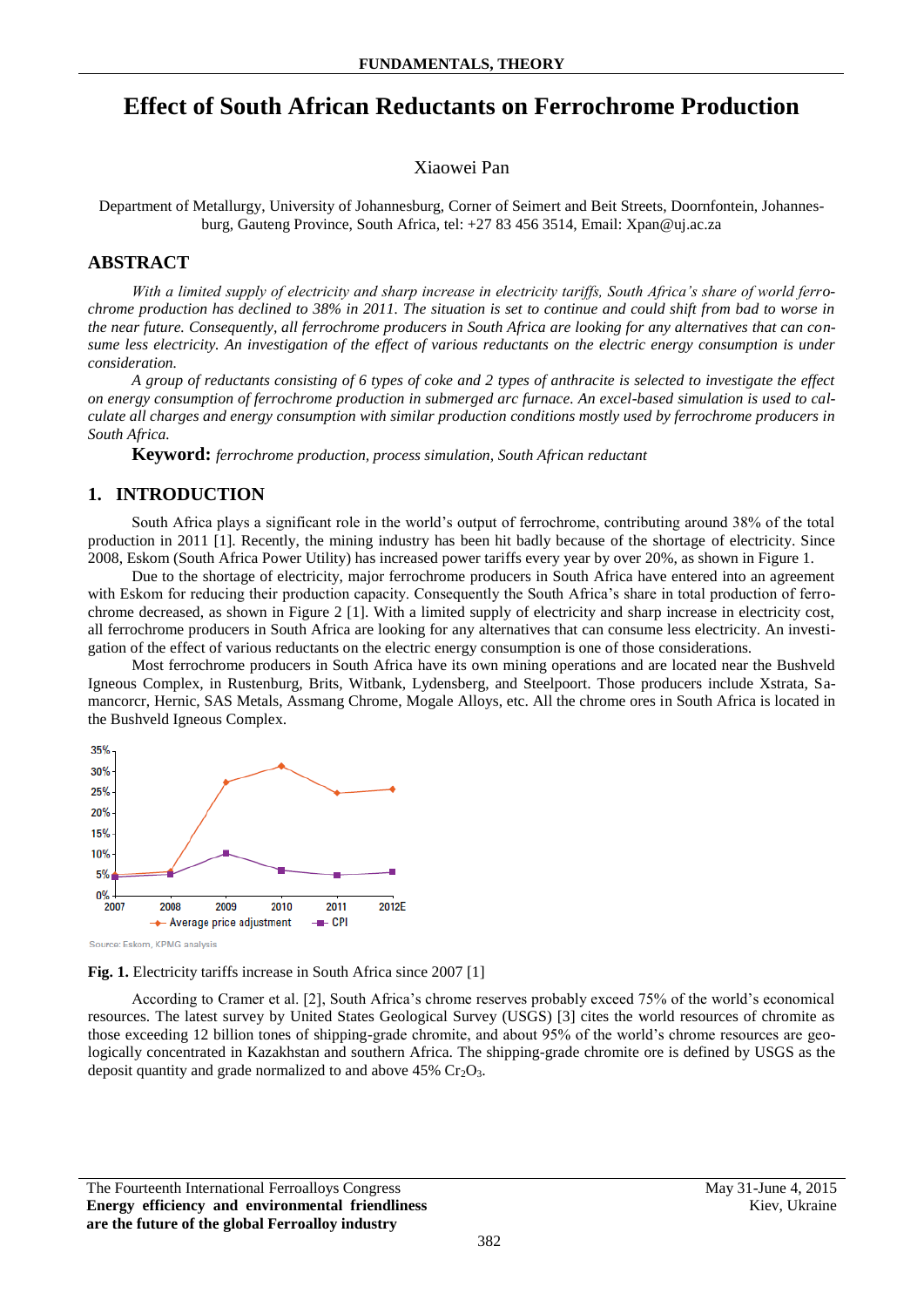



#### **Fig. 2.** Demand and production of ferrochrome worldwide

# **2. REDUCTANTS USED IN SOUTH AFRICA**

South Africa has been self sufficient for many years with respect to reductants for the production of ferroalloys. However, in recent years it has become necessary to import metallurgical coke, most from China which is used mainly for ferrochrome production [3]. The reasons for this can be attributed to the rapid increase in ferroalloy production capacity, no growth in coke production capacity in South Africa in recent years and the trend towards closed furnaces, mostly for environmental reasons. Closed furnaces or large furnaces in general require more coke. There has also been a tendency to increase the usage of anthracite in ferroalloy production. Application of anthracite has been mainly in DC furnaces and small AC submerged arc furnaces.

South Africa's coke is produced by heating coal blend in the absence of oxygen to about  $1100^{\circ}$ C. The quality and properties of coke are affected by the coal properties, such as coal-rank; fluidity; chemical composition; mineralogical structure and conditions of coke-making process.

In general, coke used in electric submerged arc furnaces is required to have high carbon content, low contents of phosphorous and sulfur, right size, high reactivity, good strength and proper electrical resistivity [4]. The typical properties of reductants used in production of charge chrome (ChCr) in South Africa are listed in Table 1 [3].

South Africa's coal is mostly mined in Ermelo and Witbank basins. Coal used for metallurgical purpose is mainly from Witbank basin, located between Pretoria and Nelspruit, see in Figure 3.

| Property   | Coal    | Anthracite | <b>SA</b> | Chinese |
|------------|---------|------------|-----------|---------|
|            |         |            | ChCr      | ChCr    |
|            |         |            | coke      | coke    |
| Volatile % | $18-25$ | $6-10$     | $<$ 1     | $<$ 1   |
| Ash $%$    | 11      | 15         | 16        | 14      |
| Fixed      | 56      | 80         | 83        | 85      |
| $carbon\%$ |         |            |           |         |
| $S\%$      | 0.8     | 0.6        | 0.7       | 0.6     |
| $P\%$      | 0.009   | 0.004      | 0.009     | 0.013   |
| Reactivity | n/a     | 23.1       | 45.4      | 23.90   |

**Table 1.** Typical properties of selected carbon reductants used in charge chrome production

Coke is made by various suppliers in various locations, including Mittal Coke & Chemicals, Xstrata and Kumba Resources, etc. Five types of coke and two types of anthracite plus one coke from China are selected for the investigation. The composition can be seen in Table 2.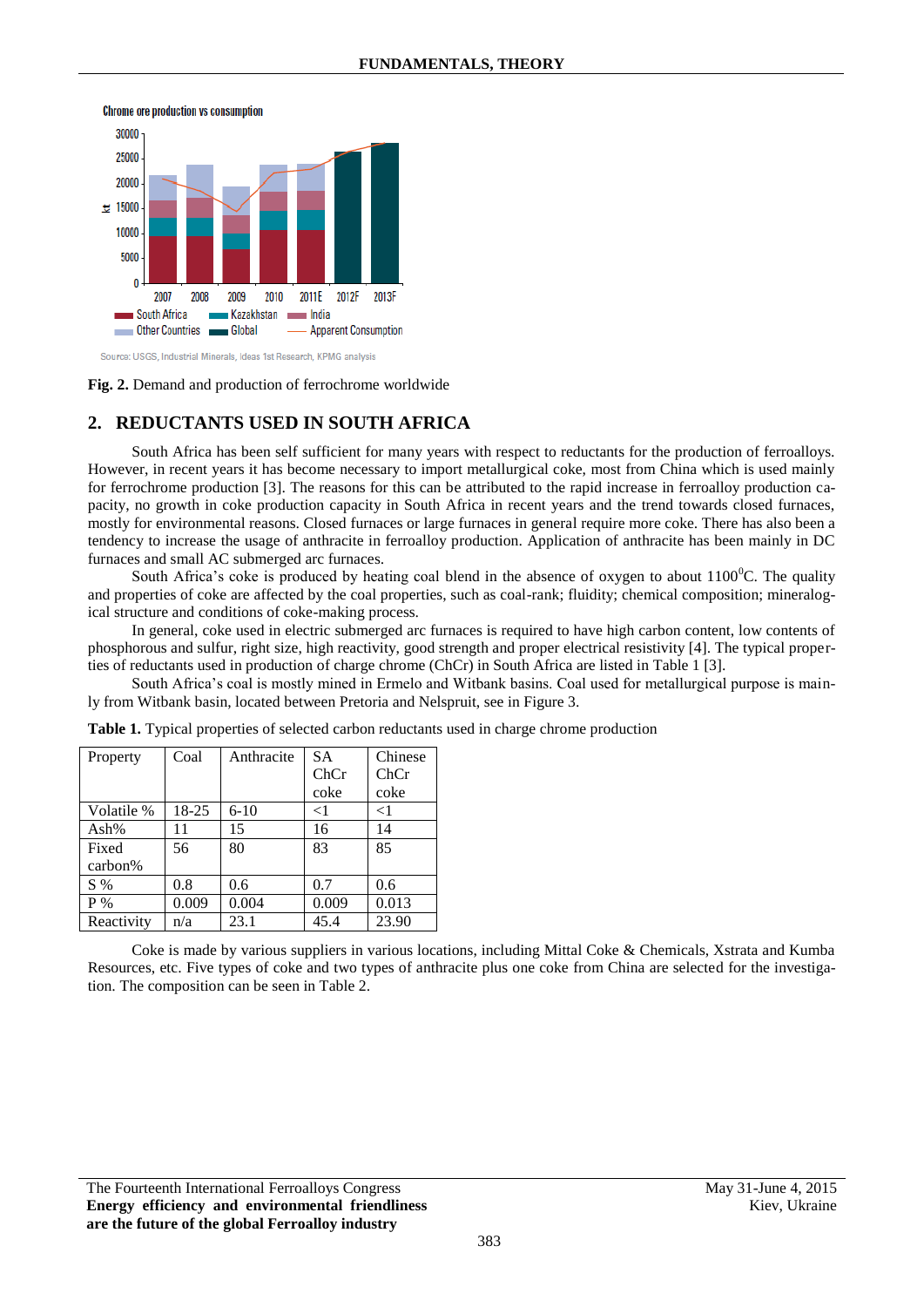

**Fig. 3.** Mining operations in SouthAfrica, including Asbestos, Gold, Iron, Manganese, Chrome, and Coal

| Reductants               | F.C   | Volatiles | H2O  |      | P     | FeO  | SiO2         | CaO  | MgO  | Al2O3 |
|--------------------------|-------|-----------|------|------|-------|------|--------------|------|------|-------|
| Wankie Coke              | 85.1  | 1.6       | 2.6  | 0.9  | 0.028 | 0.9  | 3.7          | 0.9  | 0.1  | 4.3   |
| Pretoria Coke            | 78.4  | 1.4       | 5.8  | 0.7  | 0.01  | 0.21 | 10.4         | 0.3  | 0.2  | 3.5   |
| Newcastle Coke           | 78.17 | 0.73      | 3.63 | 0.69 | 0.007 | 1.6  | 10.5         | 0.5  | 0.2  | 4.3   |
| Green Maceral Anthracite | 82.3  | 4.7       | 2.6  | 0.66 | 0.003 | 0.58 | 6.3          | 0.08 | 0.17 | 2.88  |
| Vanderbiji Coke          | 83    | 1.2       | 3.2  |      | 0.011 | 0.68 | 6.7          | 0.28 | 0.7  | 3.92  |
| Mpofeni Anthracite       | 79.1  | 5.5       | 3.3  | 0.85 | 0.006 |      | <sub>0</sub> | 0.2  | 0.2  |       |
| Vryheid Coke             | 75.4  | 0.7       | 2.1  | 0.57 | 0.008 | 0.9  | 14.8         | 0.2  | 0.2  | 5.4   |
| Chinese Coke             | 79.1  | 1.5       | 2.7  | 0.73 | 0.009 | 0.44 | 8            | 0.17 | 0.7  | 7.1   |

|  | Table 2. Chemical composition of coke nuts and anthracites in % |  |
|--|-----------------------------------------------------------------|--|
|--|-----------------------------------------------------------------|--|

# **3. SIMULATION OF HCFeCr PRODUCTION**

An excel-based simulation, Ferrochrome Simulation (FeCr-Sim), was used to evaluate the effect of different reductants on the electricity consumption used to produce high carbon ferrochrome (HCFeCr) in submerged are furnace, which uses electric energy and is fed with raw materials of chrome ores, fluxes, reductant and electrode paste.

The Ferrochrome Simulation is developed using the principles of mass balance and heat balance, the interface can be seen in Figure 4. The simulation requires six inputs and generates the results of charge recipe, mass and composition for slag, metal, and off gas, with the energy consumption associated with the production process.

Ferrochrome Simulation Inputs:

- Compositions of ore, fluxes, reductants
- $\bullet$  Mass of chrome ore (kg)
- FeO content in slag (%)
- Cr2O3 content in slag (%)
- Silicon content in metal (%)
- Carbon content in metal (%)

Ferrochrome Simulation Outputs:

- Charge recipe (chrome ore/quartzite/coke/anthracite)
- Mass and composition of slag
- Mass and composition of metal
- Mass and composition of off gas (with or without CO combustion)
- Electric energy consumption
- Recovery rate of Cr, Fe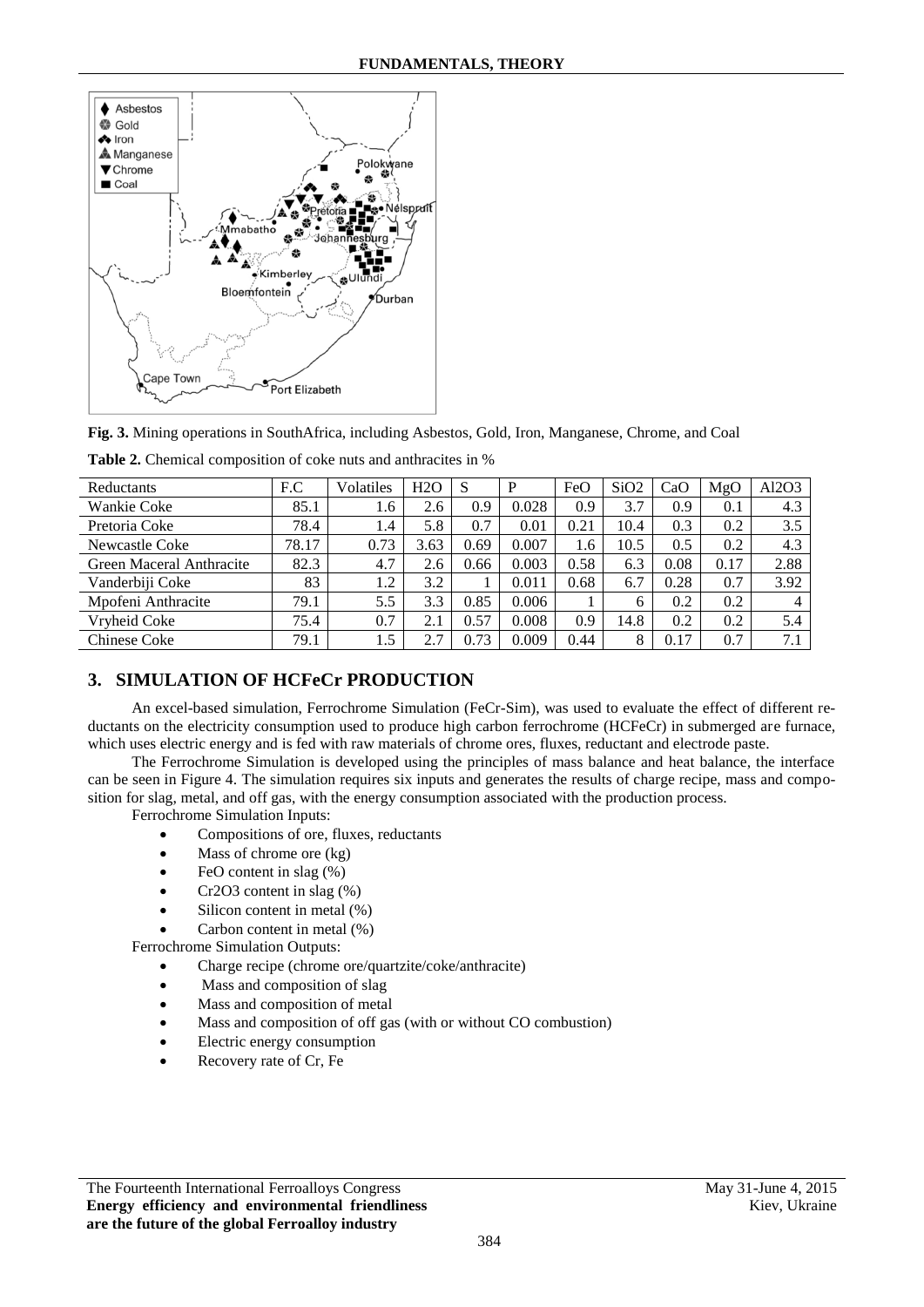|                 | 問句 同 *                     |                         |                          |                                                                                         |                |              |              |                                                                                                                                  |                     |           | Microsoft Freel     |                  |                       |               |    |                         |                 |                                  |            | $\blacksquare$ |
|-----------------|----------------------------|-------------------------|--------------------------|-----------------------------------------------------------------------------------------|----------------|--------------|--------------|----------------------------------------------------------------------------------------------------------------------------------|---------------------|-----------|---------------------|------------------|-----------------------|---------------|----|-------------------------|-----------------|----------------------------------|------------|----------------|
|                 | Home<br>H                  | $-1N$                   | Insert                   | <b>Page.Layout</b><br>$\mathbb{P}$                                                      | Formulas<br>M  |              | Data<br>HAL  | Reitew<br>ET R                                                                                                                   |                     | View<br>W |                     |                  |                       |               |    |                         |                 |                                  |            |                |
|                 |                            |                         | $\frac{1}{2}$            | $f_{\rm H}$ = 115                                                                       |                |              |              |                                                                                                                                  |                     |           |                     |                  |                       |               |    |                         |                 |                                  |            |                |
|                 |                            |                         |                          |                                                                                         |                |              |              |                                                                                                                                  |                     |           |                     |                  |                       |               |    |                         |                 |                                  |            |                |
|                 | 61 Ferrochromer-Simulation |                         |                          |                                                                                         |                |              |              |                                                                                                                                  |                     |           |                     |                  |                       |               |    |                         |                 |                                  |            | п              |
|                 | $A$ $B$                    |                         | $\overline{\phantom{a}}$ |                                                                                         |                | $\mathbf{G}$ | $\mathbf{H}$ | <b>COLLEGE</b>                                                                                                                   | <b>All All</b>      | x         | n.                  | $\mathbf{M}$     | $\overline{N}$        | $\circ$       | P  | $\circ$                 | R               | s                                |            | $\mathbf{u}$   |
|                 | 1 FerroChrome Simulation   |                         |                          |                                                                                         |                |              |              |                                                                                                                                  |                     |           |                     |                  |                       |               |    |                         |                 |                                  |            |                |
|                 | 2 Input [initial]          |                         |                          |                                                                                         |                |              |              | Total components in Charge, kg                                                                                                   |                     |           |                     |                  |                       |               |    |                         |                 |                                  |            |                |
|                 | 3 Ibem                     | w                       | ke                       | tem                                                                                     | 100 kg         |              |              | 0:203                                                                                                                            | MeO                 | FeO       | 502                 | 4103             | Fe203                 | 0.0           |    | ٠                       | s               | 100                              | c          | Name           |
|                 | Ore+Sinter 99.87           |                         | 15                       | Coke                                                                                    | 100            | 312          |              | 593.85                                                                                                                           | 159                 | 358       | 385                 | 228              |                       | 19            |    |                         | 0.02184 1.84093 | 66                               | 237        | la.            |
|                 | C/203                      | 39.59                   | 593.85                   | firC                                                                                    | 760            | 237          |              | 3.9                                                                                                                              | 40                  | 50        | 64                  | 22               | 00                    |               |    |                         |                 | 3.6                              | 19.8       | mele           |
|                 | MgO                        | 10.45                   | 157                      | \$02                                                                                    | 10.5           | B            |              | 0                                                                                                                                | Mr                  | Fe.       | s                   | AI               | н                     |               |    |                         |                 | $\circ$                          | ¢          | Name           |
|                 | FeO                        | 23.51                   | 353                      | MgO                                                                                     | 0.2            |              |              | 405                                                                                                                              | 95                  | 278       | 180                 | 121              | ÷                     |               |    |                         |                 | 723                              | 237        | a              |
|                 | sino                       | 7.90                    | 119                      | AI203                                                                                   | $\overline{4}$ | 13           |              | 78                                                                                                                               | 40                  | 50        | 64                  | 45               | 73                    |               |    |                         |                 | 45.2                             | 19.8       | mela           |
|                 | <b>AI203</b>               | 14.24                   | 214                      | CaD                                                                                     | 0.5            |              |              | total 8 elements =                                                                                                               |                     | 2043      |                     |                  |                       |               |    |                         |                 |                                  |            |                |
|                 | CeO                        | 1.14                    | $\overline{v}$           | FeO                                                                                     | 12             |              |              |                                                                                                                                  |                     |           |                     |                  |                       |               |    |                         |                 |                                  |            |                |
|                 | H20                        | $\overline{\mathbf{z}}$ | ä                        | ٠                                                                                       | 0.00           |              |              | Output lestimated                                                                                                                |                     |           |                     |                  |                       |               |    | %CO in Offices          |                 |                                  |            |                |
|                 |                            |                         |                          | x                                                                                       | 0.59           |              |              | Slag, kg                                                                                                                         |                     | 902       |                     | 737 Metal, kg    |                       | 641           |    | Offices, kg             |                 | 505                              |            |                |
|                 | 13 overtz                  | 100                     |                          | ROO                                                                                     | A.C            | ž.           |              | <b>Name</b>                                                                                                                      |                     | ke.       | 4Colació Name 1%    |                  |                       | he.           |    | Name                    | ls.             | ь                                |            |                |
| 14              | 5802                       | 58.40                   | 234                      | Anthracite                                                                              |                |              |              | c.201.12-M1 12.09                                                                                                                |                     |           | SID2.48-90 Cr       |                  |                       | 51,742 331.74 |    | œ                       | 86.18           | 435                              |            |                |
| 1¢              | CaO                        | 0.20                    | ô                        | fict                                                                                    |                |              |              | \$102                                                                                                                            | 36.72               | 331       |                     | 45 513-5% 3.954  |                       | 25.2          |    | CO <sub>2</sub>         | 000             | ö                                |            |                |
| 16              | MeO                        | 0.40                    |                          | \$622                                                                                   |                |              |              | 41203                                                                                                                            | 25.30               | 228       | 31 Fe               |                  |                       | 36.374 233.21 |    | H20                     | 13.01           | 66                               |            |                |
| 17              | AI203                      | o se                    |                          | MeO                                                                                     |                |              |              | MgO                                                                                                                              | 17.62               | 159       |                     | 22 C. 7-9% 7.926 |                       | 55.8          |    | N2                      | 0.00            | ö                                |            |                |
| 18<br>19        | FeO                        | 0.50<br>0 <sup>o</sup>  |                          | 4203                                                                                    |                |              |              | F#0.6-8%                                                                                                                         | 5.99                | 34        | 제                   | ls               | 0.0029                | 0.02          |    | FaO                     | 0.74            |                                  |            |                |
|                 | HOO                        |                         |                          | GO<br>Fag                                                                               |                |              |              | CaO<br>ś                                                                                                                         | 212<br>0.1613 1.454 | 19        |                     |                  | 0.0003                | 0.00          |    | k<br>Þ                  |                 | 0.0729 0.36819<br>0.0009 0.00437 |            |                |
|                 | 20 Line                    |                         |                          |                                                                                         |                |              |              | þ,                                                                                                                               |                     |           |                     |                  |                       |               |    |                         |                 |                                  |            |                |
| 21              | 5802                       |                         |                          | P                                                                                       |                |              |              |                                                                                                                                  | 0.0017              | 0.015     |                     |                  |                       |               |    |                         |                 |                                  |            |                |
| 22              | CaO                        |                         |                          | s                                                                                       |                |              |              | <b>Carbon Calculation</b>                                                                                                        |                     |           |                     |                  |                       |               |    | Total Input, kg         |                 | Total Output, kg                 |            |                |
| 23              | MaO                        |                         |                          | H20                                                                                     |                |              |              | Reduction                                                                                                                        |                     |           | Mike                | IC ke            | co, la                |               |    | Ore                     | 1500 Stag       |                                  | 902        |                |
| 24<br>25        | 4003<br>FeO                |                         |                          | Coal<br>fict                                                                            |                |              |              | FACHCaFA+CO<br>0:203+30+20+300                                                                                                   |                     |           | 233<br>332          | 50<br>115        | 117<br>258            |               |    | Quertz<br>Color         |                 | 238 March<br>312 Off Gas         | 641<br>505 |                |
|                 | 820                        |                         |                          | 502                                                                                     |                |              |              | 5802+2C+5i+2CD                                                                                                                   |                     |           |                     |                  | 50.7                  |               |    | Air.                    | ٥               |                                  |            |                |
| 26              | 27 Dolomite                |                         |                          | MeO                                                                                     |                |              |              |                                                                                                                                  |                     |           | 25<br>51            | 22<br>51         | ø                     |               |    | Total                   | 2050.02 Total   |                                  | 2050.02    |                |
|                 | 28 502                     |                         |                          | AI203                                                                                   |                |              |              | $C - [C]$<br>total                                                                                                               |                     |           |                     | 237              | 435                   |               |    | Error%                  | ٥               |                                  |            |                |
| 29 <sup>1</sup> | CHO                        |                         |                          | CaO                                                                                     |                |              |              |                                                                                                                                  |                     |           |                     |                  |                       |               |    |                         |                 |                                  |            |                |
| 30 <sup>°</sup> | MgO                        |                         |                          | FeO                                                                                     |                |              |              | Air to burn CO to CO2                                                                                                            |                     |           |                     |                  |                       |               |    | Reduction/Recovery Rate |                 |                                  |            |                |
| 31              | AI203                      |                         |                          | Þ                                                                                       |                |              |              | Reaction                                                                                                                         |                     |           | CO,kg CO2, kg 02,kg |                  |                       |               |    | Itam                    | lo.             | k.                               | k          |                |
|                 | FeO                        |                         |                          | s                                                                                       |                |              |              | CO+1/202+CO2                                                                                                                     |                     | ٥         | ٥                   | ٥                | Air, kg   N2, kg<br>٥ |               |    | N                       | 81.65           | 83.85                            | 14.09      |                |
| 32<br>33        | H20                        |                         |                          | H20                                                                                     |                |              |              |                                                                                                                                  |                     |           |                     |                  |                       |               |    |                         |                 |                                  |            |                |
| 34              |                            |                         |                          |                                                                                         |                |              |              |                                                                                                                                  |                     |           |                     |                  |                       |               |    |                         |                 |                                  |            |                |
|                 |                            |                         |                          |                                                                                         |                |              |              | Quartskglorekglcokekglt slagkglcDkgltcD2kglH2Dkgft MWH\tiheatinireductio(Slaging metalinCDcool CDbum 44MgD% 44GaOK 44M203N44602% |                     |           |                     |                  |                       |               |    |                         |                 |                                  |            |                |
| 35<br>36        |                            |                         |                          | 37 234 48,66674 140.7 67.89                                                             |                |              |              | 0 1024536 3.317 1.848 1.5775 0.0986 0.003                                                                                        |                     |           |                     |                  |                       | $-0.21$       | ٥l | $\overline{\mathbf{z}}$ | Ы               | 31                               | 45         |                |
|                 |                            |                         |                          | H (+ + + + assid3-2012 / Charge   ChargeEnergeBalance / EnergyBal2012 / CPH data / 2014 |                |              |              |                                                                                                                                  |                     |           |                     |                  |                       |               |    |                         |                 |                                  |            |                |

**Fig. 4.** Ferrochrome simulation used to calculate charge and electricity consumption of ferrochrome production in a submerged arc furnace

Five types of coke, two anthracites and one Chinese coke used as reductants for charge chrome production are selected to evaluate the effect on ferrochrome production. One type of chrome ore is used, quartzite is added as flux, coke and anthracite are used as reductants. The chemical composition of quartzite and chrome ore is listed in Table 3. Based on the production of ferrochrome smelting in South Africa, the following conditions are assumed:

- 6% FeO in slag
- 12% Cr2O3 in slag
- 45% SiO2 in slag of CaO-MgO-Al2O3-SiO2
- 8% carbon in metal
- 4% silicon in metal
- Slag temperature  $1700 \degree$ C
- Metal temperature 1600 °C

| Name              | Chrome Ore | <b>Ouartzite flux</b> |
|-------------------|------------|-----------------------|
| Cr2O3%            | 39.59      |                       |
| FeO%              | 23.51      | 0.5                   |
| $S\%$             | 0.003      | 0                     |
| $P\%$             | 0.009      | 0                     |
| H <sub>2</sub> O% | 3          | 0                     |
| SiO2%             | 7.9        | 98.4                  |
| CaO%              | 1.13       | 0.2                   |
| MgO%              | 10.49      | 0.4                   |
| Al2O3             | 14.24      | 0.5                   |

**Table 3.** Composition of flux quartzite and reductant coke (wt %)

# **4. RESULT AND DISCUSSION**

#### **4.1. Fixed Carbon and Non-carbon Contents**

The selected cokes and anthracites contain 75-85% fixed carbon, 2-6% water, 1-6% volatile, 0.5-1% sulfur, 0.01- 0.03% phosphorus and 9-20% ash. The ash consists of mainly 0.5-2% FeO, 0.1-1% CaO, 0.1-1% MgO, 3-7% Al2O3, and 4-15% SiO2. The following contents have a variance less than 5%: water, volatiles, Al2O3, CaO, MgO, FeO, see in Figure 5.

The consumption of electric energy required to produce one ton of ferrochrome is in a range of 3.30 to 3.34 mwh/t, when the selected 8 different reductants are used. The lowest energy consumption of 3.30 mwh/t can be achieved when using Wankie coke nuts. The highest energy consumption is required when using the selected Chinese coke nuts, seen in Figure 6.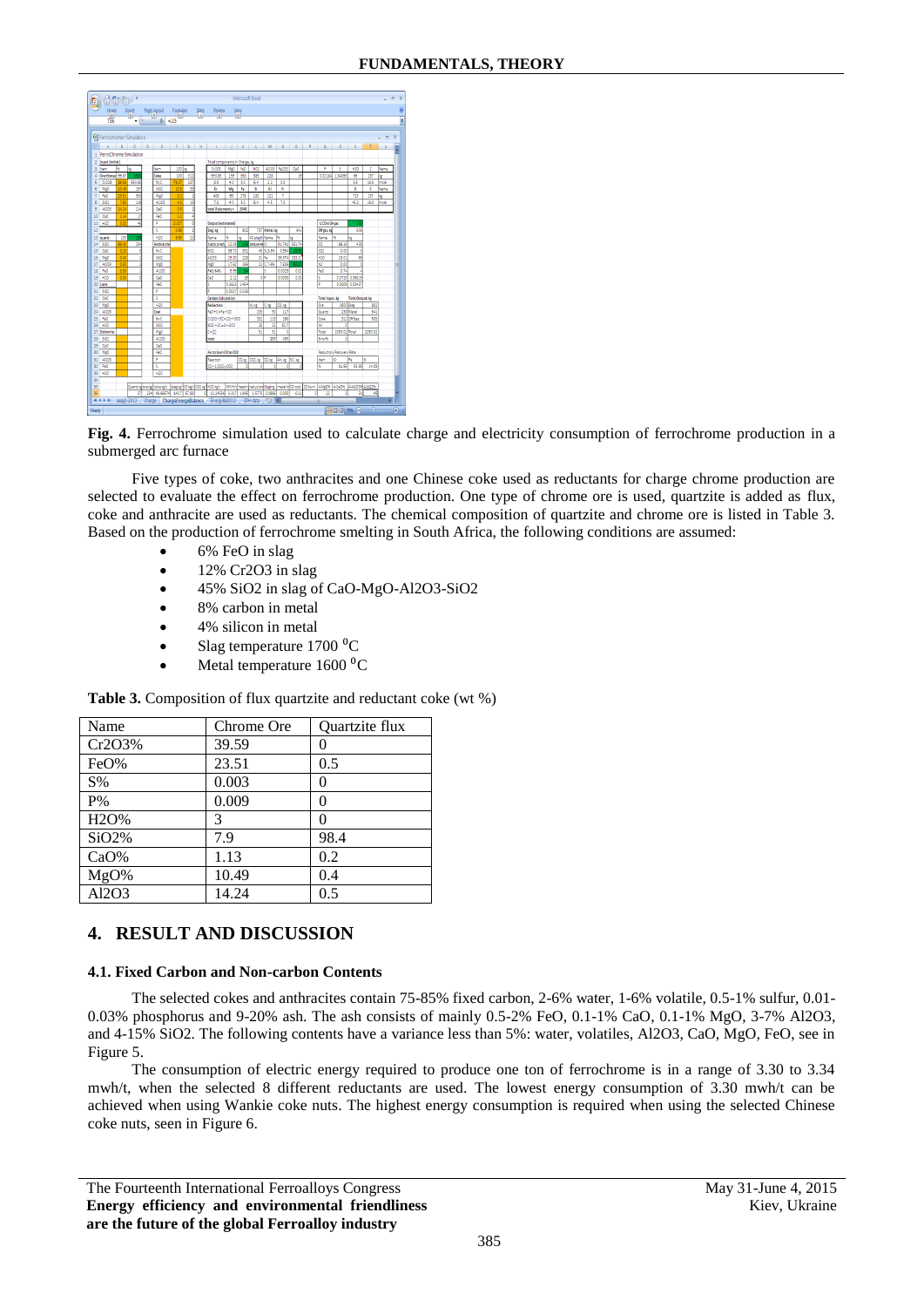The effect of fixed carbon on electric energy consumption is demonstrated in Figure 7. There is no clear indication to show a close relationship with the selected reductants. A similar result is obtained for the contents of ash, volatile and water in the reductants, see in Figure 8.

The primary function of carbonaceous reductants is to act as a reducing agent required to react with metal oxides to produce metal and form carbon monoxide.

The reductants also provide a source of carbon in Fe-Cr alloy. A higher content of fixed carbon will result in lower contents in total of non-carbon materials in the reductants, such as water, volatile and ash, and will definitely reduce the amount of required reductants such as coke or anthracite.



with SiO2% and fixed carbon% (on right axis)



Fig. 6. Electric energy consumption required to produce one ton of ferrochrome mwh/t when using different reductants



**Fig. 7.** Effect of fixed carbon on electric energy consumption mwh/t (on right axis)

The Fourteenth International Ferroalloys Congress May 31-June 4, 2015 **Energy efficiency and environmental friendliness are the future of the global Ferroalloy industry**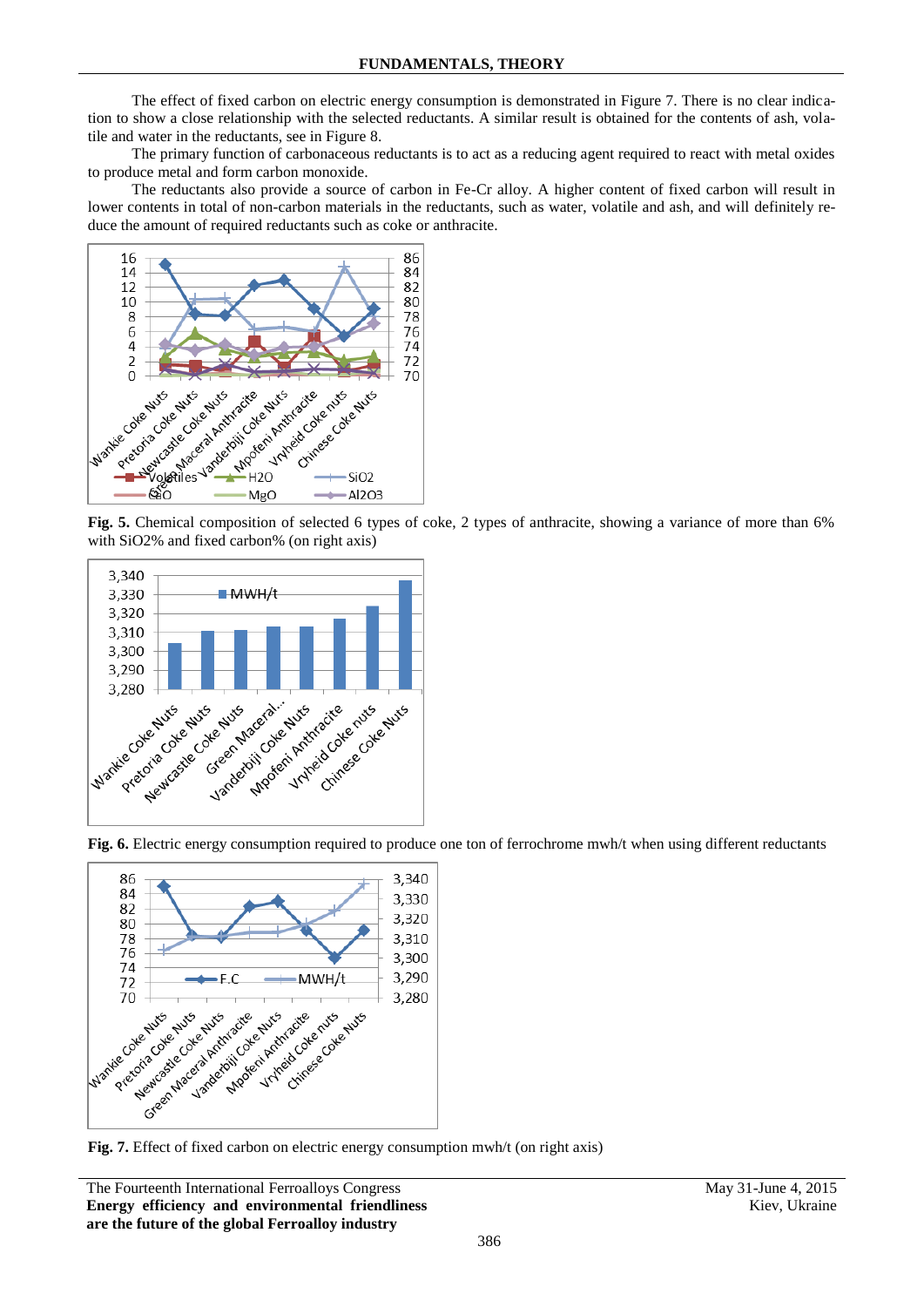

**Fig. 8.** Effect of ash, water and volatile on electric energy consumption mwh/t (on right axis)

#### **4.2. Ash Composition Effect on Energy Consumption**

The ahs composition of the selected reductants includes 5-15% SiO2, 3-7% Al2O3 with less than 2% of CaO, MgO and FeO. It seems that the energy consumption of ferrochrome production increases with an increase in ash contents of both SiO2 and Al2O3, see in Figure 9. Due to the fact that the SiO2 content is fixed at 45% in the slag, an increase of Al2O3 content in the ash will result in adding more flux to provide more SiO2 in the slag. A higher addition of flux/quartzite into the furnace requires more energy for heating and melting slag. However, when a reductant has a higher SiO2 content in the ash, it requires less addition of flux quartzite to obtain the required 45% SiO2 in the slag, which should result in less energy consumption.

## **4.3. Ash and Flux Addition**

When combining the amount of ash and amount of added flux quartzite together, one gets a very close relationship between the energy consumption and the total amount of ash and quartzite, namely the electric energy consumption in mwh/t increases with a higher amount of ash and quartzite addition in kg/t, seen in Figure 10.

Considering the fact that almost all contents of ash go to slag, the higher amount of ash and flux quartzite added in the furnace, the more electric energy is required to heat and melt the ash and flux to form slag. When other contents are similar, a higher content of ash will results in a lower fixed carbon content in the reductant, which requires higher reductant consumption, seen in figure 11.

## **4.4. Slag Ratio on Energy Consumption**

Slag formed in ferrochrome smelting contains mainly CaO, MgO, Al2O3, SiO2, FeO, and Cr2O3.The non-stable oxides will come out of the furnace in the form of off gas. All stable oxides added in furnace together with chrome ore/reductants/flux will come out of the furnace mostly in the form of molten slag, including CaO, MgO, Al2O3.



MgO

When a reductant contains higher contents of MgO and Al2O3, more flux quartzite must be added in the furnace to obtain the required 45% SiO2 in slag, and consequently more electric energy must be provided. The close relationship between slag ratio kg/t and electric energy consumption can be seen in Figure 12.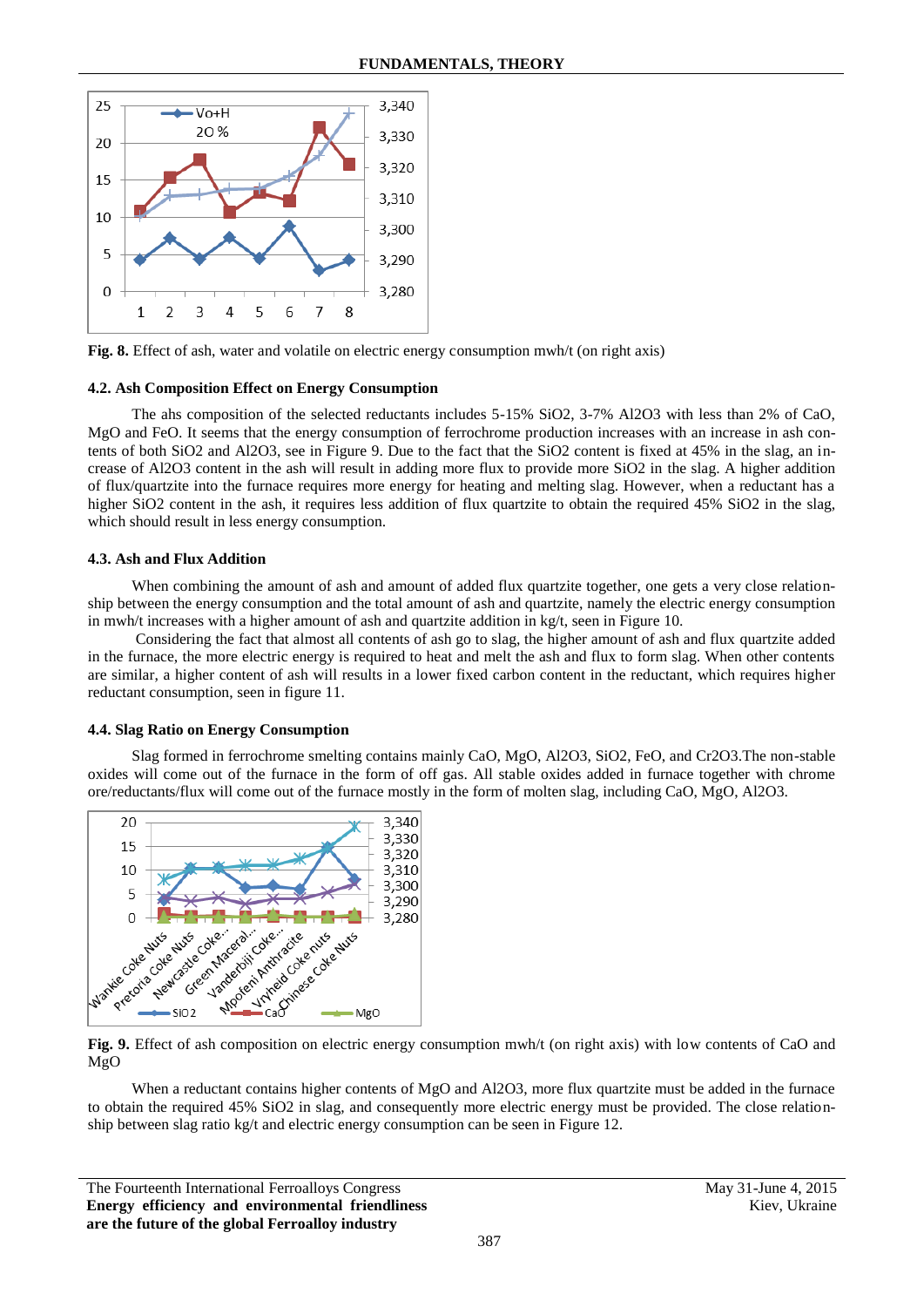

The total consumption of electric energy can be broken into different categories, such as heating charge, reduction of oxides, forming of molten slag and metal. Among these three categories, heating and reduction require the largest amount of electric energy - about 97% of the total electric energy. The energy used for heating and reduction accounts for 52% and 45%, respectively. Only about 3% of the electric energy is used for forming molten slag and liquid metal, see Figure 13**.**





Fig. 12. Effect of amount of slag kg/t on electric energy consumption mwh/t (on right axis)

#### **4.5. Reductant Selection for Ferrochrome Production**

Reductants used for ferrochrome smelting in a submerged arc furnace traditionally include: coke, anthracite, char/gas coke, and coal. With the challenge of rapid decrease of quality coal reserves, ferroalloy producers all over the world are forced to select and try new reductants produced from new types of coal, including bio-carbons in the form of charcoal produced from different woods [5, 6].

It is a difficult task to select and use any new reductants. Not only is the chemical composition of reductant important, but the properties of the reductants for successful ferrochrome production, where the main consideration must be taken of such issues, among others, as gasification of reductants, dissolution of carbon into molten metal, and reduction of slag by solid carbon and carbon in molten metal.

Those important properties of reductants include structural order, mineralogy, reactivity with solid/gaseous/molten media, strength related to overburden pressure in furnaces, heat production during pre-reduction, electrical resistivity in the charge of electric arc furnaces. Various investigations have been conducted and reported [5,